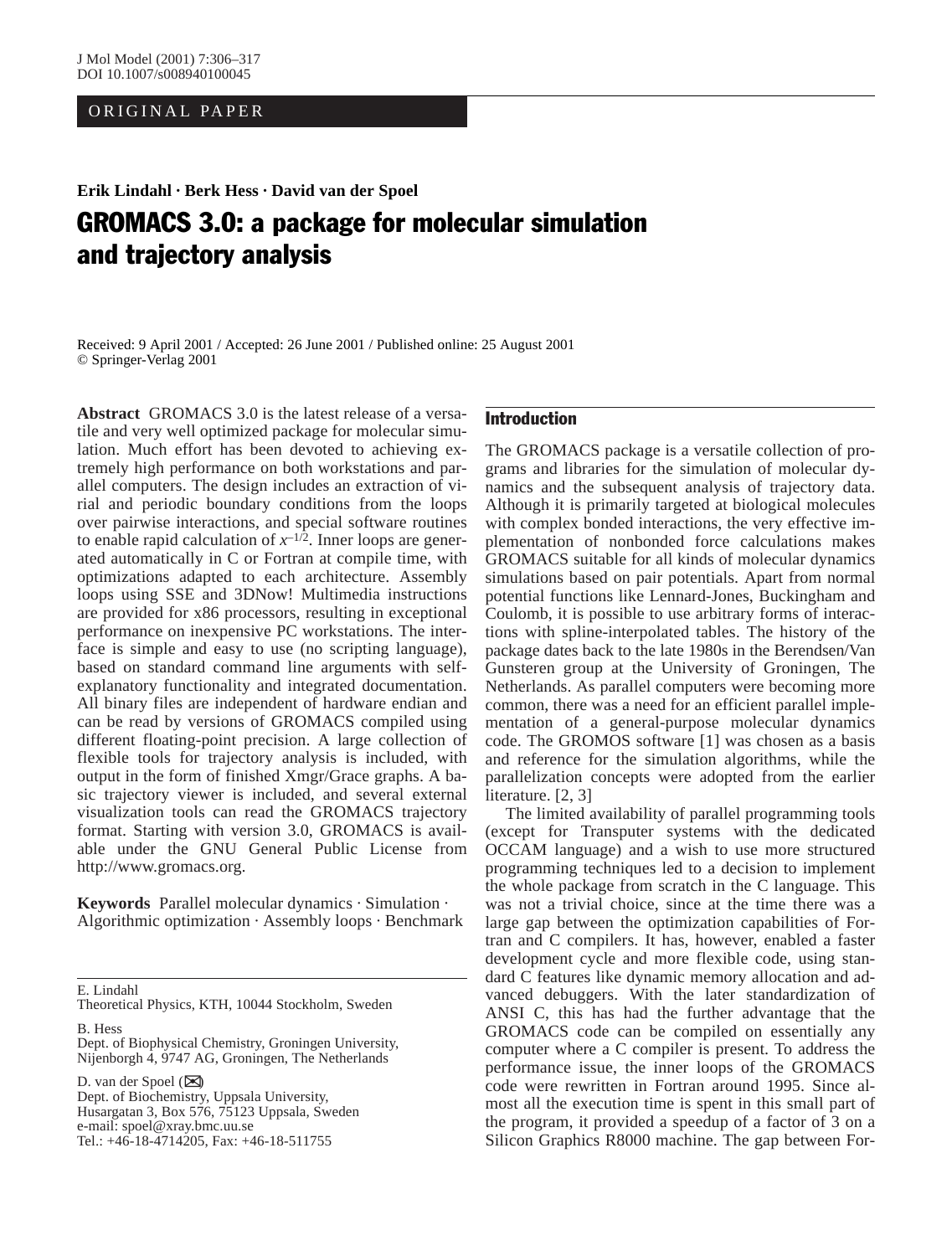tran and C has narrowed since then, but it is still present, and hence the Fortran inner loops have been retained in the GROMACS code. From this version, they have also been supplemented with assembly loops for common PC hardware. In the early stages of the GROMACS project two dedicated parallel computers were built, both based on the Intel i860 RISC processor and consisting of 32 nodes. These machines are described in some detail in earlier papers, [4, 5] with the essentials of the parallel algorithms covered in References [5, 6] Since then, GROMACS has turned into a pure software project, designed for UNIX workstations and massively parallel computers using MPI (Message Passing Interface) for communication.

In the current release, the GROMACS source consists of roughly 150,000 lines of code, predominantly in the C language. It is built as two general libraries of molecular dynamics subroutines, and about 75 executable programs, which are linked to the libraries. The only external software required besides the C compiler is the free FFTW (Fastest Fourier Transform in the West, http://www.fftw.org/) library. [7, 8] For parallel operation an MPI library is needed, such as the free LAM (Local area multicomputer, http://www.mpi.nd.edu/lam) or MPICH (http://www-unix.mcs.anl.gov/mpi/mpich). All massively parallel computers nowadays offer efficient machine-specific MPI implementations. The configuration of the source and makefiles is completely automated using GNU autoconf, optimization options and the use of Fortran or assembly inner-loops are usually deduced automatically from the computer architecture and operating system. Last but not least, a 200+ page user manual is available, [9] which contains an introduction to molecular simulation and many details about potentials, topologies etc.

# Programming concepts

#### General

There are a few key concepts worth mentioning that have contributed significantly to the success of the GROMACS design. Although we decided on a third generation programming language as the backbone of the code, we did adopt some concepts from object-oriented languages. C structures are used throughout the software, each with specialized functions operating on them, providing encapsulation of data structures. Dedicated subroutines, including extensive error checking and an architecture abstraction layer, have been implemented to perform file I/O operations on most of these structures. By changing a single typedef (using an option to the configure script) it is possible to compile the entire package in either single or double floating-point precision.

It is difficult to design and maintain the architectural integrity of a large scientific software package, since the specification is usually a moving target. By enforcing strong typing of the data structures and providing a capa-

ble library for basic functionality that is used by all programs, it has nevertheless proven easy to add new functionality and optimizations without major code changes. For example, all programs call a function parse\_common\_args to parse command line arguments, passing it a number of special data structures that are initialized statically in the program code. Since this function is used in all programs, it was relatively easy to build a graphical (X/Motif) interface into this routine, which is now automatically part of all programs. Similarly, every single tool that reads trajectories has support for starting and finishing the analysis at times given as command line arguments, without any extra user code.

Extending the GROMACS code should be feasible for anyone with a working knowledge of the C language, and a basic understanding of the MD algorithm. There is no need for users to program in Fortran or assembly language. A template for building analysis tools is part of the source code.

## Algorithmic optimization

Although versatility and a portable code base are nice benefits, speed is essentially everything for a molecular dynamics code, since a typical run might take weeks or months to complete. GROMACS is very fast for several reasons. The most important optimization in this context is that any unnecessary calculations must be avoided at the algorithm level. A good example of this is that we have been able to extract the computation of the virial from the inner loops of the program by rewriting it as a single sum over particles. [10, 11] This increases the performance by roughly 40% without sacrificing any results: the exact full virial necessary for the pressure calculation is still obtained.

Another example is that the image calculation connected to simulations employing periodic boundary conditions is not performed in the inner loop at all. Instead, the correct image is calculated when performing the neighbor search and stored as a translation vector in the Verlet neighborlist. [12] Using a minimum image convention there can be at most 11 different such translation vectors in a triclinic cell (including the zero translation in the central box), which we essentially treat as independent parts of the list. The translation vector only has to be added to the parent particle of the list once, outside the innermost pair interaction loops. This increases simulation performance significantly through better instruction scheduling, since conditional statements are completely avoided in the inner loops. A similar translation vector solution is used to remove all periodic boundary condition calculations from the bonded interactions.

#### Force calculation

Even after substantial algorithmic alterations, the calculation of pairwise nonbonded forces still dominates the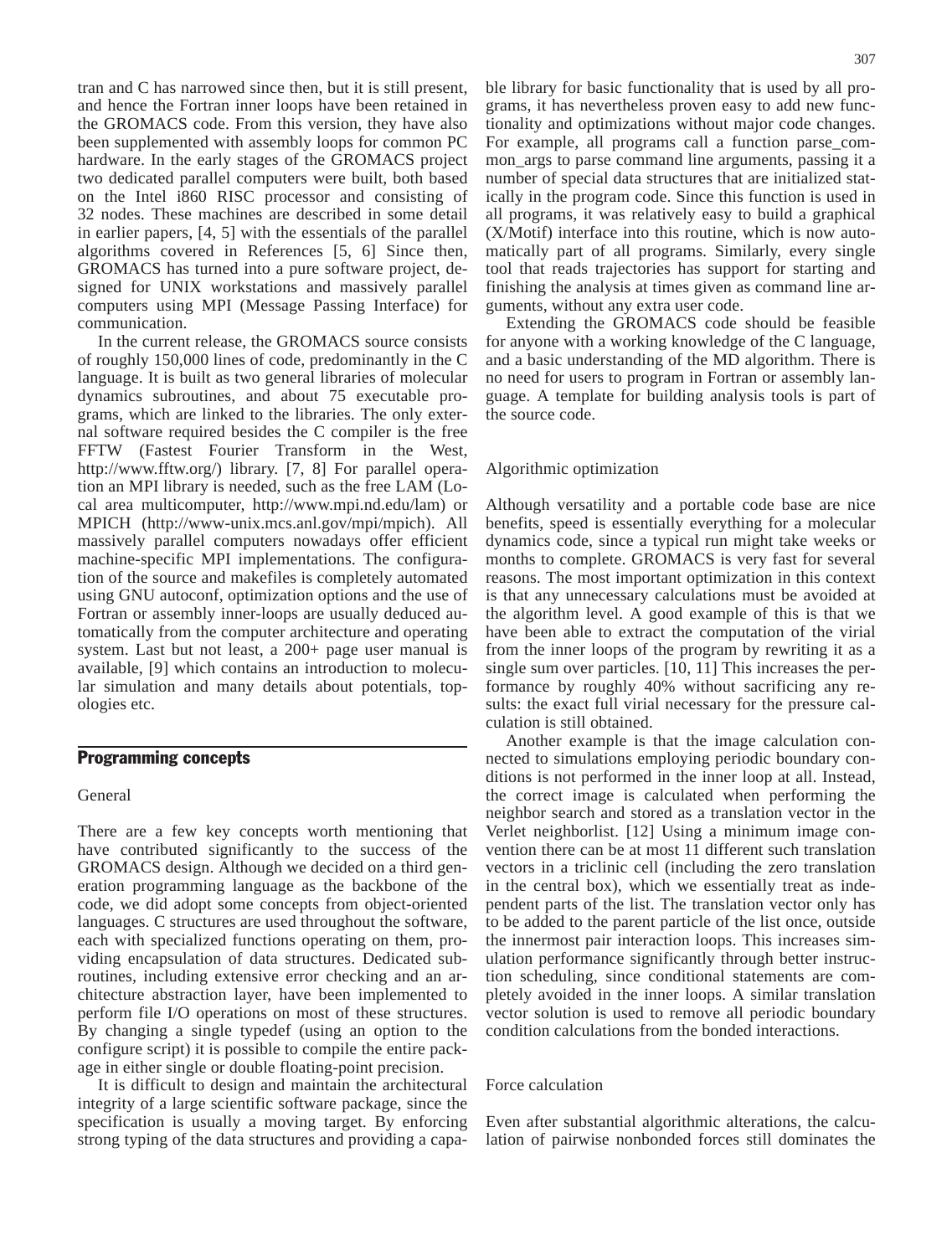simulation, typically accounting for 90% of the run time. On most computers, the single most expensive part of these loops is the calculation of pairwise distances **r** from particle coordinates, due to the complexity of the square root operation (squaring the inter-particle vector produces **r**2). Further, most interactions do not depend directly on the distance **r** but rather  $\mathbf{r}^{-1}$  (Coulomb) or integer multiples of **r**<sup>2</sup> (e.g. Lennard-Jones). In GROMACS, this bottleneck has been circumvented by constructing a special software routine for the reciprocal square root operation  $x^{-1/2}$  to calculate  $\mathbf{r}^{-1}$  directly from **r**2. An initial table lookup yields an approximate result *a* with 12 bits of accuracy, and the full single precision result is obtained after a single Newton–Raphson iteration [13]

$$
r^{-1} = (1/2)a(3 - r^2a^2) \tag{1}
$$

Double precision requires another iteration, but for most normal simulations single precision provides sufficient accuracy. This software approach more than doubles the total performance on normal processors without a hardware square root<sup>1</sup>. In addition, not all interactions require the inverse distance. For pure Lennard-Jones potentials we only need the square of the inverse distance, i.e., the reciprocal operation  $1/x$  when starting from  $\mathbf{r}^2$ . If the hardware does not provide a fast instruction for this, it is accomplished with a similar table lookup and the iteration [13]

$$
r^{-2} = a(2 - r^2 a) \tag{2}
$$

In the most recent version of GROMACS we have extended this approach to a complete inner loop generator, which at build time constructs separate routines in either C or Fortran for all possible combinations of interactions. The optional software replacements for  $x^{-1/2}$  and/or  $x^{-1}$  are inlined, explicit prefetching of coordinates and forces can be used, and it is even possible to vectorize the entire distance calculation to use faster library functions provided by hardware vendors. Apart from the normal routine, each interaction loop is also created in three special versions to further optimize for common cases like general solvents, water molecules, and most important, interactions between pairs of water molecules. This makes it possible to hide the latencies of coordinate fetching and table lookups almost completely, by treating several interactions in parallel. In the current version, this results in about 80 different specialized inner loops entirely without conditional statements. For each loop there is a specific neighborlist, although not all of them are used in one simulation. The resulting performance improvements depend very much on the type of system simulated, but it can be as high as another factor of 2.

This automatic inner loop generation provides very good performance on a broad range of hardware, but in many cases neither C nor Fortran compilers are able to take full advantage of the available hardware. This is es-



**Fig. 1** The GROMACS assembly inner loops on x86 processors are implemented with SIMD instructions (single instruction, multiple data), demonstrated here by four parallel addition operations issued as a single instruction. The inner loops are thus effectively unrolled a factor of 4 if the CPU supports Intel SSE instructions and twice for AMD 3DNow! code. In practice the speedup is about a factor of 2 for both platforms due to differences in bus bandwidth and instruction pipeline length

pecially significant for common PC processors like Intel Pentium III and AMD Athlon. These processors have dedicated multimedia instructions and registers that are primarily aimed at games and graphics applications, but since both  $x^{-1}$  and  $x^{-1/2}$  are frequent operations in lighting processing, table lookups for these important functions have been implemented in hardware. Obviously, this makes the multimedia instructions very attractive for use in molecular simulation and scientific applications in general. In the current version of GROMACS, the entire inner loops have been implemented in assembly code to make use of either 3DNow! instructions [14] on AMD K6 Athlon and Duron processors, or Intel SSE instructions [15] on Pentium III and IV. Both of these architectures further support single instruction, multiple data programming (SIMD), which makes it possible to unroll the interaction calculation twice when using 3DNow! and fourfold with SSE support (see Fig. 1). This increases GROMACS' performance by another factor of 2 compared to the already fast software square root implementation2. Using SSE instructions, the entire assembly Lennard-Jones inner loop takes 27 clock cycles per pair interaction on a Pentium III. For comparison, the GNU C library square root alone takes more than 60 clock cycles.

## File formats

The parameters and topology files used to create a GROMACS run input file are all in readable clear text and free layout format. Since the C preprocessor is used to scan topologies it is easy to include force fields, molecule definitions and even to introduce conditional parts

<sup>1</sup> Although many processors provide assembly instructions for the square root it is often only a mnemonic for a slow software calculation.

<sup>2</sup> The only twofold unrolling of 3DNow! compared to four with SSE is compensated for by a shorter pipeline and special instructions to perform the Newton–Raphson iterations.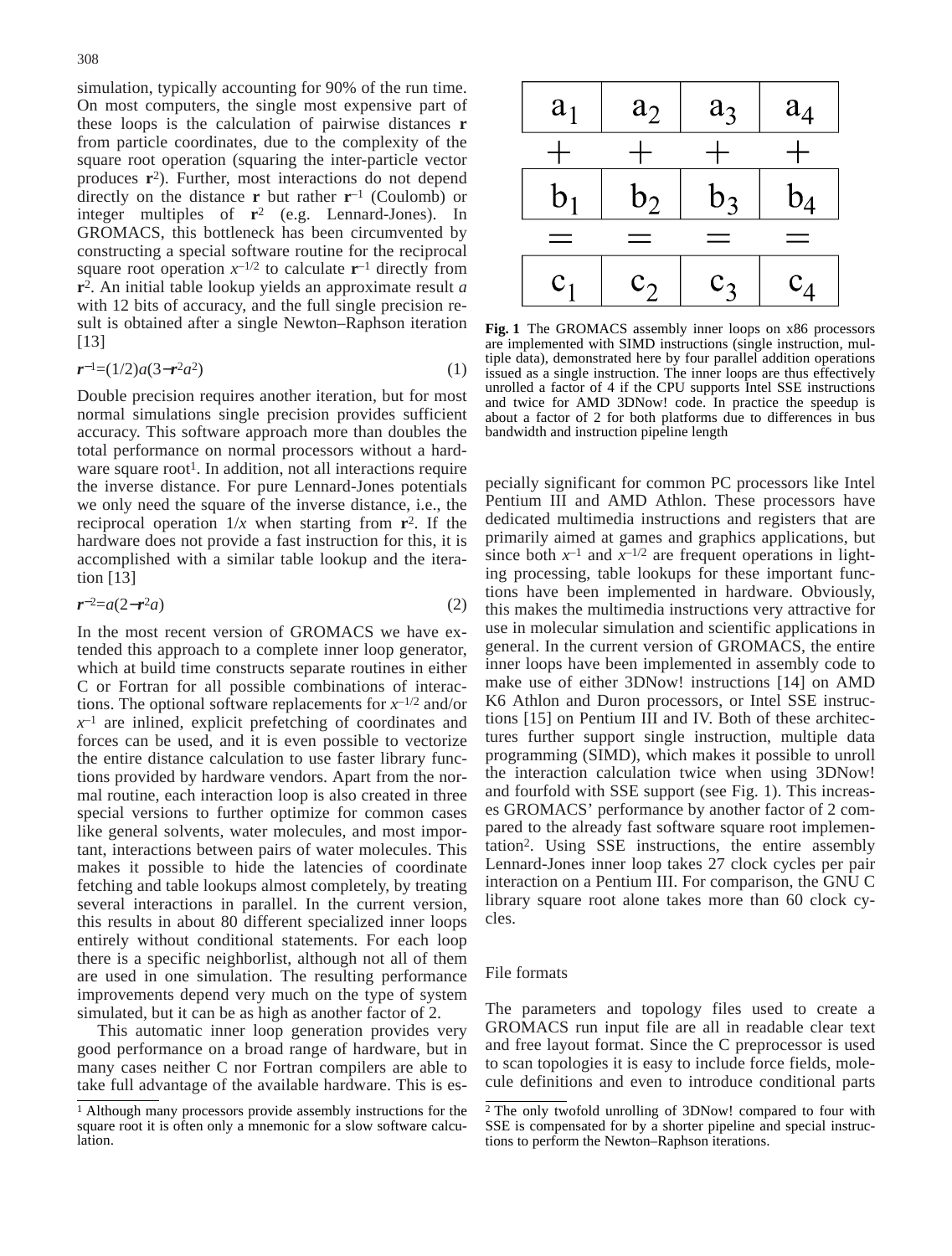**Fig. 2** Example X/Motif dialog box for the mdrun program, where input files and options can be selected graphically. Context sensitive help lines are displayed as the cursor is moved over the different objects, and more extensive help is available in a separate window

| $-$ s                                       | topol.tpr | Browse | $\overline{\phantom{0}}$ | traj.trr    | Browse        |  |
|---------------------------------------------|-----------|--------|--------------------------|-------------|---------------|--|
| $\square$ -x                                | traj.xtc  | Browse | $-c$                     | confout.gro | Browse        |  |
| $-e$                                        | ener, edr | Browse | $-9$                     | md.log      | Browse        |  |
| $\Box$ -dgdl                                | dgd1.xvg  | Browse | $\Box$ -rerun            | rerun.xtc   | Browse        |  |
| $\Box$ -ei                                  | sam.edi   | Browse | $\Box$ -eo               | sam.edo     | Browse        |  |
| $\Box$ -pi                                  | pull.ppa  | Browse | $\Box$ -po               | pullout.ppa | Browse        |  |
| $\Box$ -pd                                  | pull.pdo  | Browse | $\Box$ -pn               | pull.ndx    | <b>Browse</b> |  |
| $\Box \neg v$                               |           |        | -compact                 |             |               |  |
| $\Box$ -nice                                | $19 =$    |        |                          |             |               |  |
| $\ddot{\ddot{\mathrm{}}}$<br>$\Box$ -deffnm |           |        | $\Box$ -np               | ĭ           |               |  |
|                                             | 0K        | Cancel | Help                     | About       |               |  |

and macros. The input files for mdrun (the molecular dynamics program) as well as the energy and trajectory files are written in an architecture-independent format, making it possible to share files between big and small endian machines, and even to read double precision files with a single precision analysis program, and vice versa. Simulation coordinates can be written directly as compressed trajectories using only about 4 bytes for each coordinate triplet. This is achieved by a lossy compression algorithm that limits accuracy3, but the level of compression can be selected by the user. The GROMACS libraries provide generic routines to read and write coordinate and/or velocity data, making them completely independent of the file formats. Every time a new format is added it is thus automatically supported by all programs in the package. It is also possible to compress most files with gzip or UNIX compress, and GROMACS will uncompress them on the fly upon reading.

## User interface

The GROMACS user interface is designed to be simple and consistent – there is no scripting language involved. All programs are controlled by command line arguments and hence appear to the user as any other UNIX command. In each program the -h option yields a description of the function of the program and an overview of all arguments that may be given. This documentation is generated automatically from options and comments contained in the source code, and can be printed to the screen (using the -h option) or to a file in either HTML, LATEX or nroff (UNIX manual page) format. This ascertains that the documentation is kept up to date and that there are no differences between the various formats.

If Motif or lesstif is present on the build system, the configuration script automatically includes code for an X/Motif user interface to GROMACS; this means that in addition to the command line interface one can optionally select options by clicking in a dialog box (Fig. 2). The dialog box further features a context sensitive help line, which displays information about the field where the mouse cursor is positioned over. This may help new users to grasp an overview of the features in each program, while simultaneously providing a smooth transition to use of the command line interface later.

GROMACS includes a simple trajectory viewer (ngmx) for animation and general visualization that only requires standard X libraries, which are present on virtually every UNIX workstation. On systems that support OpenGL, users are encouraged to try external viewers, either the visual molecular dynamics (VMD) [16] program or gOpenMol. [17] Both of these natively support the GROMACS trajectory file formats and provide more advanced tools for visual inspection of simulation trajectories.

Most of the GROMACS analysis tools provide output data files formatted to serve as complete input for the Grace (formerly Xmgr) program, [18] a very capable graphing tool that is more or less a de facto standard under UNIX. Observables like energy, radius of gyration of a molecule, etc., are presented as functions of time in a graph including axis labels and legends.

# Overview of features

#### Molecular dynamics

The GROMACS molecular dynamics code contains several algorithms that have been developed in the Berendsen group over the years, as well as many contributions from elsewhere. The leap-frog integrator is used

<sup>3</sup> Typically, coordinates are stored as integer multiples of picometers.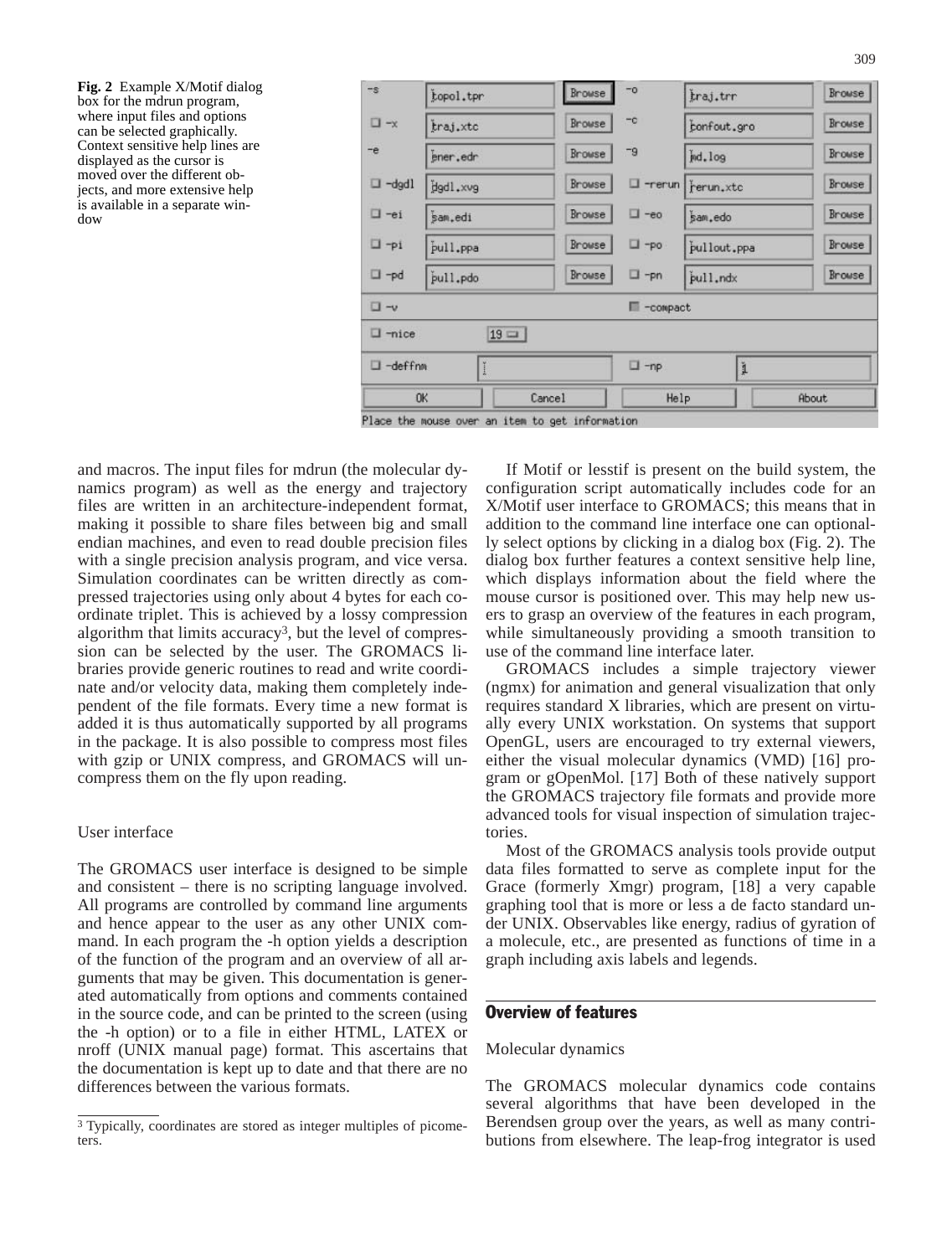in two versions, for molecular dynamics and stochastic dynamics (velocity Langevin dynamics). [19] It was chosen after careful comparison with other integrators [20] due to its stability at long time steps and the advantage that it requires only one call to the constraining algorithm for each time step. For both algorithms GROMACS determines the kinetic energy from the velocity at the whole step, which is calculated as the average of the velocities at minus and plus half a step. This results in more accurate energies compared to the normal leap-frog velocities which are offset by half a step. There is also a first order integrator for Brownian dynamics (position Langevin dynamics). Each of these three integrators supports all features of GROMACS.

Simulations can be performed without periodic boundary conditions, or with periodic boundary conditions in a general triclinic cell. This means the program supports geometries like rectangular cells, the rhombic dodecahedron and the truncated octahedron, since all these are special cases of a triclinic cell. With periodic boundary conditions, a grid-based neighbor-searching is used to determine which interactions are within the cutoff distance. The GROMACS grid search algorithm and lattice summation methods are extremely efficient and just as fast for a triclinic cell as for a rectangular cell. This makes the rhombic dodecahedron the preferable cell for simulation of globular proteins in solvent; since its volume is only 71% of that of a cubic cell one can use fewer solvent molecules with the same periodic image distance. Pressure coupling is implemented for all types of simulation cells (including full support for cell deformation) using either the weak coupling scheme [21] or a Parinello–Rahman barostat. [22, 23] Temperature can be controlled groupwise, either with weak coupling or Nosé–Hoover thermostats. [24, 25] When periodic boundary conditions are applied, long-range interactions can be calculated using either the particle–particle particle–mesh algorithm [26] or the more accurate particle mesh Ewald [27, 28] sum. A reference (read inefficient) implementation of the standard Ewald algorithm [29] is also available.

GROMACS provides extensive support for constraint dynamics. The most generally applicable algorithm is still SHAKE, [30] in which the successive overrelaxation optimization [31] has been implemented. The default algorithm for pure bond constraints in GROMACS is, however, the non-iterative LINCS, [32] which is much more stable. LINCS makes it possible to use considerably longer time steps when the fast degrees of freedom due to hydrogen atoms are removed from the system (up to 6–7 fs when hydrogens are converted to dummy particles). [33] Both SHAKE and LINCS include support for free energy calculations where constraint lengths are changed. Water molecules can be constrained using the analytical SETTLE [34] algorithm leading to considerable performance improvement compared to SHAKE. Some additional algorithms and features implemented in the package are listed in appendix A.

Free energy calculations

GROMACS can calculate the free energy difference between two systems *A* and *B*, characterized by hamiltonians  $H_A$  and  $H_B$ , using a coupling parameter approach. The general Hamiltonian is constructed as a function of a parameter λ:

$$
H=H(\lambda) \tag{3}
$$

such that  $H(0)=H_A$  and  $H(1)=H_B$ . The free energy difference between states *A* and *B* is obtained by performing simulations at several values of  $\lambda$ , from which  $\langle \partial H(\lambda)/\partial \lambda \rangle$  is obtained. Integrating this quantity from  $\lambda$ =0 to 1 gives the free energy difference between states *A* and *B*. [35] This can be automated by changing the value of λ linearly with simulation time (a.k.a. the slow growth algorithm). It is, however, preferable to perform simulations at fixed  $\lambda$  values, such that equilibration of 〈∂H(λ)/∂λ〉 can be monitored. A numerical integration algorithm can then be used to compute the net free energy difference between states *A* and *B*.

The form of the potential at intermediate values of can be chosen freely, since these are non-physical states. The potential should be chosen such that  $\langle \partial H(\lambda)/\partial \lambda \rangle$  is as smooth as possible. For the bonded interactions, GRO-MACS uses linear interpolation of force constants, bond lengths and angles with respect to the coupling parameter λ. Nonbonded interactions between pairs of particles of which at least one is perturbed are interpolated using the general soft-core potential

$$
V_{\rm sc}(r) = (1 - \lambda)V^A(r_A) + \lambda V^B(r_B)
$$
\n<sup>(4)</sup>

$$
r_A = (\alpha \sigma_A^6 \lambda^2 + r^6)^{1/6} \tag{5}
$$

$$
r = \left[\alpha \sigma_B^6 (1 - \lambda)^2 + r^6\right]^{1/6} \tag{6}
$$

where *VA* and *VB* are the normal, hard-core, potentials and  $\sigma_A$ ,  $\sigma_B$  the interaction radii of the pair of particles in state *A* and *B* respectively. The same  $\sigma$ 's are used for the Van der Waals and electrostatics interactions. Normally the Lennard-Jones potential is used for the Van der Waals interactions, and then the  $\sigma$ 's are conveniently chosen as the Lennard-Jones radii. Linear potential interpolation is obtained by setting the soft-core parameter  $\alpha$ to zero. For  $\alpha$  > 0 (normally a value around 1.5 is used), the singularities of the potential at  $r=0$  for intermediate values of  $\lambda$  are removed. This makes it possible to let particles appear and disappear without encountering singularities in the potential, forces or  $\frac{\partial H(\lambda)}{\partial \lambda}$ . A more detailed description of the soft-core Lennard-Jones potential has been published by Beutler et al. [36] In GROMACS, the electrostatics and Van der Waals potentials are interpolated in the same manner to avoid creating multiple minima in the total non-bonded interaction between a pair of particles. Free energy calculations can be performed with all types of non-bonded electrostatics present in GROMACS, and with Lennard-Jones interactions. The Buckingham potential is not compatible with the soft-core formulation, but can be used with linear interpolation between the *A* and *B* states.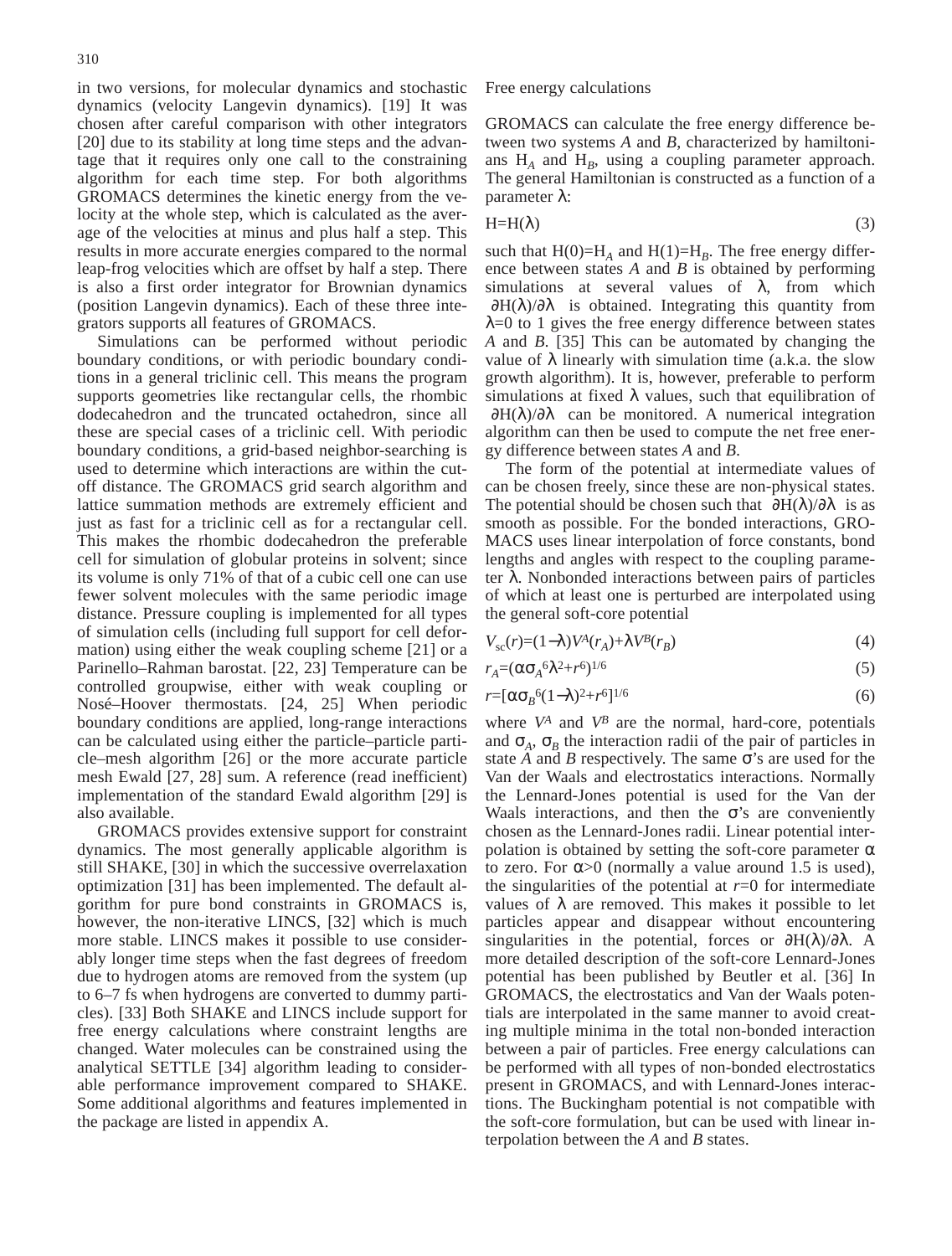Force fields

The GROMOS87 [1] and GROMOS96 [37, 38] force fields for general biomolecular simulations are distributed with the current version of GROMACS, and fully integrated in the sense that complete topologies can be generated automatically from e.g. a Protein Data Bank file. The OPLS force field [39] has also been used in some GROMACS simulations. [40] Due to the clear text topology format it is straightforward to use any other united-atom or all-atom force field based on the general types of potential functions implemented in the code; there are for instance several different parameter sets for phospholipid molecules that have been used. [41, 42] Small molecules are easy to build and topology descriptions for e.g. a number of water models are available. This includes SPC, [43] SPC/E, [44] TIP3P and TIP4P, [45] TIP5P, [46] SPC/RF and TIP4P/RF [47] and two polarizable water models, of De Leeuw and Parker [48] and of Van Maaren and Van der Spoel. [49] Finally, work is in progress to include the OPLS [39] and AMBER [50, 51] force fields in the GROMACS package.

Potential functions that are implemented in the software include the Morse potential for bond stretching, [52] the Ryckaert–Bellemans potential for torsion angles [53] and the Buckingham potential for Van der Waals interactions. Electrostatic potentials include both normal Coulombic interactions, Coulomb modified by a reaction field,  $[54, 55]$  modified by a shift  $[56, 57]$  or switch  $[1]$ function. In addition, user-provided nonbonded pair potentials can be applied if they adhere to the following general form:

$$
V_{ij}(\boldsymbol{r}_{ij}) = A_{ij}f(\boldsymbol{r}_{ij}) + B_{ij}g(\boldsymbol{r}_{ij}) + (q_iq_j)/(4\pi\epsilon_0)h(\boldsymbol{r}_{ij})
$$
\n<sup>(7)</sup>

The user should then provide input files containing tables of  $f(x)$ ,  $g(x)$  and  $h(x)$  and their second derivatives, from which energy and force are calculated using a cubic spline interpolation algorithm.

## Utility programs

The GROMACS package consists of about 75 executable programs. Most of them are analysis tools for trajectory or energy data generated by MD simulations. An overview of these analysis tools is available in appendix B. Here we briefly describe some of the most useful programs for setting up simulations. **pdb2gmx** generates molecular topology files from a Protein Data Bank coordinate file. The program automatically assigns bonds, angles, dihedrals and charges based on a residue topology database. Protonation states of ionizable groups are by default set according to pH 7, but it is also possible to select the states manually. For histidine, with a  $pK_a$  of about 6.5, the protonation state is determined from the hydrogen bonding pattern, or if the sidechain is solventexposed, a proton is put on the Nε only. The **pdb2gmx** program can also convert hydrogen atoms to dummy particles to remove the fastest degrees of freedom, in or-

der to make it possible to use long time steps. **genbox** solvates molecules, either in a rectangular or triclinic box for simulations employing periodic boundary conditions or with a shell of solvent molecules. Mixed solvents of any composition can also be handled. **genion** places ions at positions of favorable electrostatic potential, and **x2top** generates a topology by detecting bonds and angles present directly from raw coordinates. Additional programs are available for checking the internal consistency of GROMACS files and for displaying the contents of binary files.

Other computational chemistry algorithms

A number of additional algorithms and methods in computational chemistry have been implemented in the GROMACS package as separate programs. The **nmrun** program performs normal mode analysis (NMA) [58, 59, 60] by calculating the Hessian matrix numerically from the forces. Separate programs to analyze the obtained Hessian are included. Principal component [61] or essential dynamics [62] analysis of molecular dynamics trajectories is also available. These algorithms can further be applied to collections of conformations of the same molecule including experimentally determined structures. [63, 64] Finally, a parallel implementation of the CONCOORD (prediction of protein conformational freedom from distance constraints) algorithm [65, 66] is provided in a master–slave algorithm that scales very well with the number of processors.

# **Benchmarks**

## GROMACS benchmarks

To present an overview of the GROMACS molecular dynamics performance and compare the simulation speed attainable on some of the most common hardware platforms we have constructed a benchmark consisting of a few typical systems, where possible from the published literature:

• The Villin headpiece, a 35-residue peptide the structure of which has been determined by NMR. [67] This was used in a peptide folding simulation of a microsecond by Duan and Kollman, [68] and we chose an essentially identical setup for this benchmark. The system was simulated with 3,000 water molecules in a truncated octahedron unit cell (slightly less than 10,000 atoms in total), using a group-based cut-off for both electrostatic and Lennard-Jones interactions at 0.8 nm. A time step of 2 fs was employed, LINCS [32] was used to constrain protein bonds involving hydrogens, while SETTLE [34] was used to maintain the water geometry. Neighbor-lists were used and updated after 20 fs. Temperature coupling [21] was applied with a time constant of 0.1 ps, and pressure cou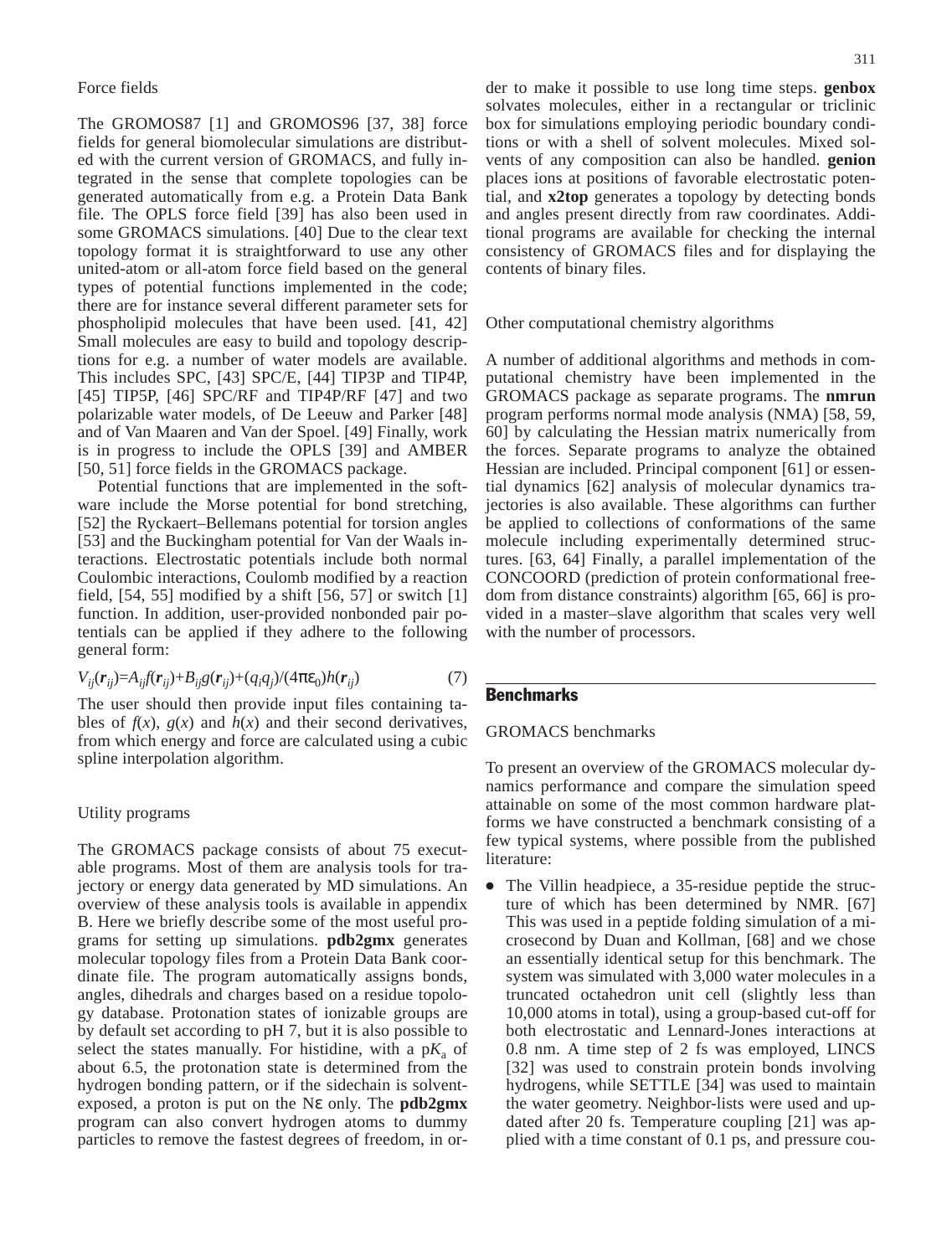pling with a time constant of 20 ps. For the peptide, the GROMOS96 force field [37] was used, while the water was described with the TIP3P model. [45]

- The larger lysozyme protein (pdb entry 2LZM) [69] using the GROMOS96 force field [37] in SPC water. [43] The total number of atoms was 23,207. All hydrogens on the protein were treated as dummy particles to remove the fast bond and angle vibrations, allowing a time step of 4 fs. [33] A rhombic dodecahedron simulation box was used, which is the most spherical alternative, and hence most suited to globular proteins. A twin-range group-based cut-off scheme was used for both Coulomb and Lennard-Jones. Interactions within 0.9 nm were calculated every step, and long-range forces out to 1.4 nm updated every five time steps during neighbor-list generation.
- To assess the performance of the lattice summation code, the lysozyme system was also benchmarked with the cut-off for Coulomb interactions replaced with the smooth Particle Mesh Ewald algorithm. [27, 28] The full direct and reciprocal space parts were calculated each step and a lattice spacing of 0.12 nm used. The direct space part of the Coulomb interaction was cut off at 0.9 nm while the Lennard-Jones interaction was calculated using a twin-range cut-off of 0.9 and 1.4 nm, as in the previous benchmark. Hence we can assess the computational cost of moving from a reasonable cut-off scheme to a much more accurate model employing PME.
- A phospholipid membrane, consisting of 1,024 dipalmitoylphosphatidylcholine (DPPC) lipids in a bilayer configuration with 23 water molecules per lipid, for a total of 121,856 atoms. The characteristics of this particular system have been described extensively by Lindahl and Edholm. [70, 71] It was simulated with a twin-range group-based cut-off of 1.8 nm for electrostatics and 1.0 nm for Van der Waals interactions. The long-range Coulomb forces between 1.0 nm and 1.8 nm were updated every tenth integration step during neighbor-list generation. The force field described by Berger et al. [42] was used for the lipids while the water was simulated with the SPC model. [43]
- A 6,000-unit polyethylene molecule modeled with anisotropic united atoms. [72] This means the bonded forces act on the position of the carbon, while the

Lennard-Jones interaction site is a united atom displaced to the center of the CH<sub>2</sub> group. The force field of Boyd and coworkers was used, [73] with flexible bonds and a 1 fs time step. A 0.9 nm cut-off was employed for Lennard-Jones interactions and dispersion corrections applied. Although the anisotropic interaction sites increase the particle number to 12,000 they are easily implemented as dummy atoms and the computational cost is very close to that of a 6,000 particle system.

Six different machines were used for the full benchmark: 800 MHz AMD Athlon and dual 800 MHz Intel Pentium III processors running Linux (using gcc compilers), an SGI O200 equipped with a 270 MHz MIPS R12000, a Sun Ultra 10 with a 440 MHz Ultrasparc IIi, a Compaq ES40 with a 667 MHz Alpha 21264, and finally a single 395 MHz Power3 processor on an IBM SP2 winterhawk-2 node. The parallelization capabilities of the code were examined by running the lipid membrane benchmark using different number of processors on the IBM SP2 and on a low-cost Linux cluster of dual 800 MHz Pentium III machines using 100 Mbps ethernet communication. The parallel efficiency *S* is given by

$$
S=t_N/(Nt_1) \tag{8}
$$

where  $t<sub>x</sub>$  is the performance on *x* processors. The results of the benchmarks are presented in Tables 1 and 2; thanks to the GROMACS SSE and 3DNow! assembly loops, the performance of the fast (expensive) Alpha and IBM processors is essentially matched by the PC hardware which is almost an order of magnitude cheaper, not to mention the performance of the dual processor Pentium III. This makes Linux and x86 processors a very attractive alternative for molecular dynamics simulations in most cases, as has been noted before. [74] The µs simulation of Duan and Kollman [68] could in principle be reproduced using a single dual Pentium III machine within 8 months. Furthermore, we see from the lysozyme benchmarks that the use of particle mesh Ewald is only slightly slower than using a cut-off.

For large-scale parallelization, the IBM Power Parallel architecture shows very good scaling. Due to better cache usage and the extremely high intra-node MPI bandwidth it even exhibits superscaling (*S*>100%) when no communication between different nodes is necessary.

**Table 1** Benchmark system performance presented as ps/day (i.e. higher numbers are better) for a few common processor architectures. The hardware used was 800 MHz AMD Athlon and Intel Pentium III (P3) machines, a 270 MHz MIPS R12000 (SGI O200), a 440 MHz Sun Ultra 10, a Compaq ES40 (Alpha

21264/667 MHz single processor), and finally a single 395 MHz Power3 processor on an IBM SP2 node. The second column indicates the time steps ∆*t* used for each system. Additional details on the simulation parameters are discussed in the benchmark section

| System       | $\Delta t$ (fs) | Athlon | P3   | P3-SMP | R <sub>12000</sub> | Ultra | Power3 | Alpha |
|--------------|-----------------|--------|------|--------|--------------------|-------|--------|-------|
|              |                 |        |      |        |                    |       |        |       |
| Villin       |                 | 2412   | 2330 | 4080   | 1129               | 1115  | 2109   | 2982  |
| Lys/Cut      |                 | 622    | 662  | 1115   | 326                | 310   | 607    | 846   |
| Lys/PME      |                 | 456    | 455  | 608    | 311                | 250   | 393    | 709   |
| <b>DPPC</b>  |                 | 41     | 46   | 106    | 27                 | 25    | 49     | 61    |
| Polyethylene |                 | 1001   | 960  | 1385   | 910                | 760   | 163    | 1670  |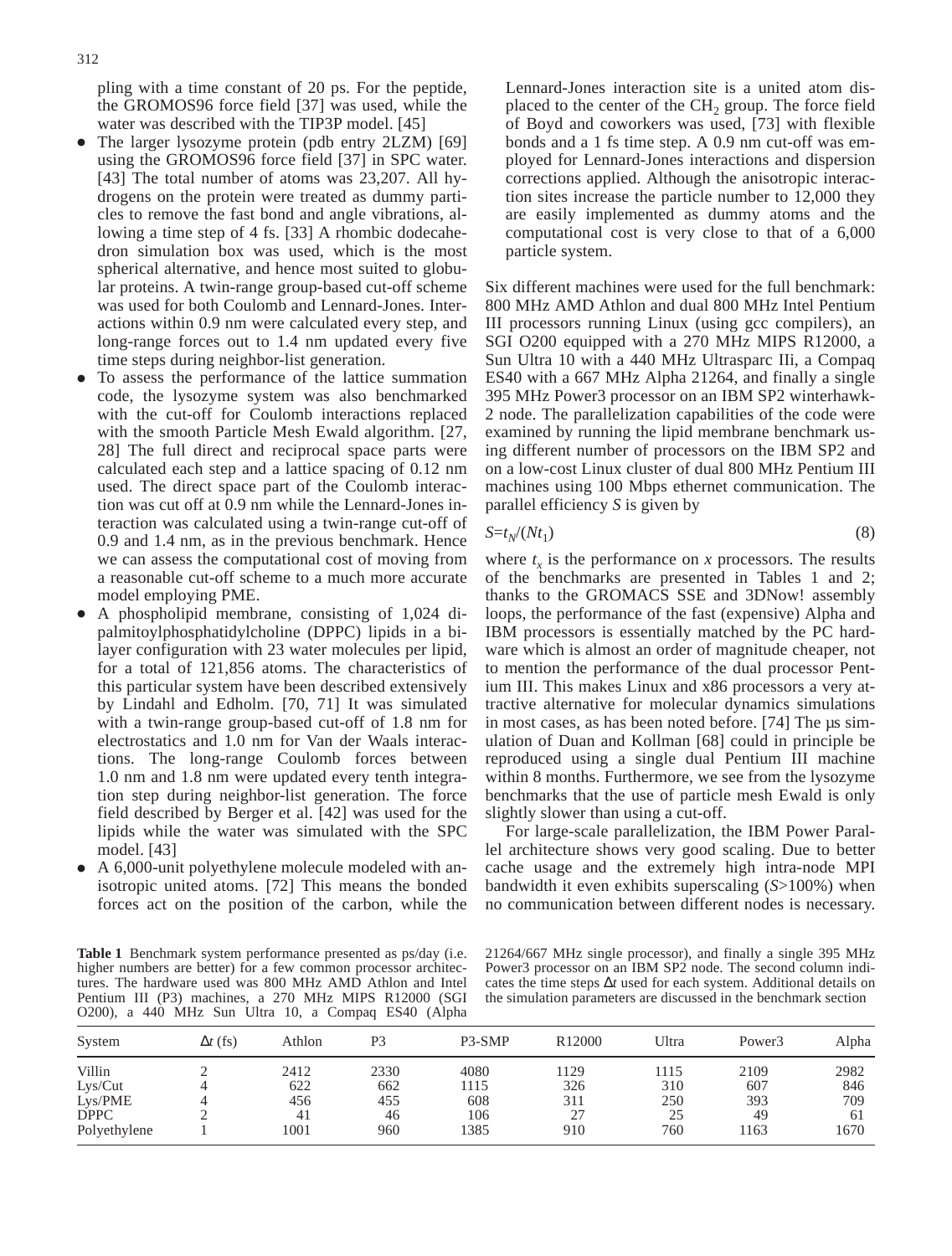**Table 2** Parallel simulation performance versus number of processors *N* for the DPPC benchmark system on an IBM SP2 machine (395 MHz, four processors per node) and a Pentium III cluster (dual 800 MHz configurations) using switched 100 Mbps ethernet communication. The result is presented both as ps/day (higher is

better) and scaling efficiency *S* is given by Equation (8). Due to better cache usage combined with high shared memory bandwidth, both the SP2 and the Pentium III exhibit significant superscaling (*S*>100%) on a single node. The Pentium performance, however, drops significantly when ethernet communication is involved

| N                                                      |                        |                          |                         |                        |                        | 16                     | 20        | 24               | 32         |
|--------------------------------------------------------|------------------------|--------------------------|-------------------------|------------------------|------------------------|------------------------|-----------|------------------|------------|
| SP2/Power<br>Scaling (%)<br>Pentium III<br>Scaling (%) | 49<br>100<br>46<br>100 | 105<br>107<br>106<br>116 | 205<br>104<br>174<br>95 | 387<br>99<br>274<br>75 | 537<br>92<br>327<br>60 | 694<br>89<br>394<br>54 | 796<br>81 | 884<br>75<br>ر ، | 1019<br>65 |

**Table 3** Selected benchmark from other popular MD packages. Fastest reported results for each of these benchmarks (time in seconds, i.e. lower is better) are compared to running the same system with GROMACS on a single Pentium 3-800 MHz and a Compaq ES40 (Alpha 21264/667 MHz). Note: the AMBER benchmark (http://www.amber.ucsf.edu/) uses PME with a cut-off of 0.95 nm, the CHARMM benchmark [75] uses a shift function which shifts the potential to zero from 1.2–1.4 nm, while the GROMOS96 benchmark [76] uses a twin-range cut-off of

0.8/1.4 nm in which the long-range contribution to the forces and energy is updated every fifth MD step during neighbor searching and a reaction field is used for the Coulomb interactions. Furthermore the number of time steps was increased from 10 to 100 in the case of the GROMOS96 benchmark. For the GROMACS equivalent of the CHARMM benchmark the number of water molecules was increased to 4,126 since GROMACS does not have a real allatom force field. This brings the total number of atoms to 14,026, identical to the original CHARMM benchmark

| Benchmark                         | Other              |      | <b>GROMACS</b> |       |  |
|-----------------------------------|--------------------|------|----------------|-------|--|
|                                   | Fastest machine(s) | Time | Pentium 3      | Alpha |  |
| <b>AMBER</b><br>Compaq Alpha ES40 |                    |      |                |       |  |
| $(4096 \text{ Water})$            | 21264/667 MHz      | 62   | 36             | 27    |  |
| <b>CHARMM</b>                     | NEC SX-4           | 813  |                |       |  |
| $(MbCO+3830 Water)$               | ES40/667           | 1375 | 463            | 510   |  |
| GROMOS96                          | DEC AS8400         |      |                |       |  |
| (Thrombin+5427 Water)             | 21264/575 MHz      | 168  | 31             | 26    |  |

It should be possible in general to increase the performance further by explicitly using thread and shared memory parallelization on SMP machines such as the IBM power nodes. On the SMP Pentium III we also find superscaling due to more effective cache usage. In fact, since the modern Pentium III processors only have 256 kb cache, performance is degraded considerably for large systems, which is amply demonstrated by the superscaling factor of 116% for the DPPC benchmark. Finally our parallel benchmark shows (Table 2) that 16 Pentium III CPUs effectively have the same parallel performance as eight IBM Power3 processors.

### Other benchmarks

Since a considerable amount of time was spent optimizing GROMACS it is instructive to compare its performance to that of other popular packages. To this end we have run benchmark simulations from the AMBER suite, [50] from the CHARMM suite [75] and from GROMOS96. [76] We have attempted to mimic the original simulation as closely as possible. More in particular, the AMBER benchmark (4,096 water in a cubic box) uses the PME algorithm [27, 28] with a cut-off of 0.95 nm, the CHARMM benchmark (CO-MyoGlobin in a sphere of water molecules) uses a shift function to force the potential to zero over a range from 1.2 to 1.4 nm, while the

GROMOS96 benchmark (Thrombin in a truncated octahedron box filled with water) uses a reaction field combined with a twin-range cut-off of 0.8/1.4 nm. All these features are present in GROMACS, allowing for a fair comparison. We have compared the fastest reported results for the other packages to GROMACS running on a single P3-800 and a Compaq ES40. The resulting numbers are presented in Table 3. Clearly, GROMACS is considerably faster than any other package. It is interesting to see that GROMACS on a single P3-800 is also considerably faster than CHARMM run on the NEC-SX4, one of the fastest supercomputers available today. The difference between GROMACS and AMBER is not as large as with the other packages, but this is due to the PME algorithm for which both packages use the same (original) implementation. The difference between the two is thus mainly due to faster calculation of the short-range forces. A comparison between GROMACS and AMBER without PME is given by the Villin benchmark (see previous paragraph). Finally it should be stressed here once more that the GROMACS code uses single precision while the other packages use double precision floating-point calculations. Depending on the architecture of the machine this can make a difference of between 0 (IBM) and 100% (Pentium, due to lack of double precision SSE routines). On other RISC architectures such as the Alpha processors the runtime would be increased by a relatively small amount. In general we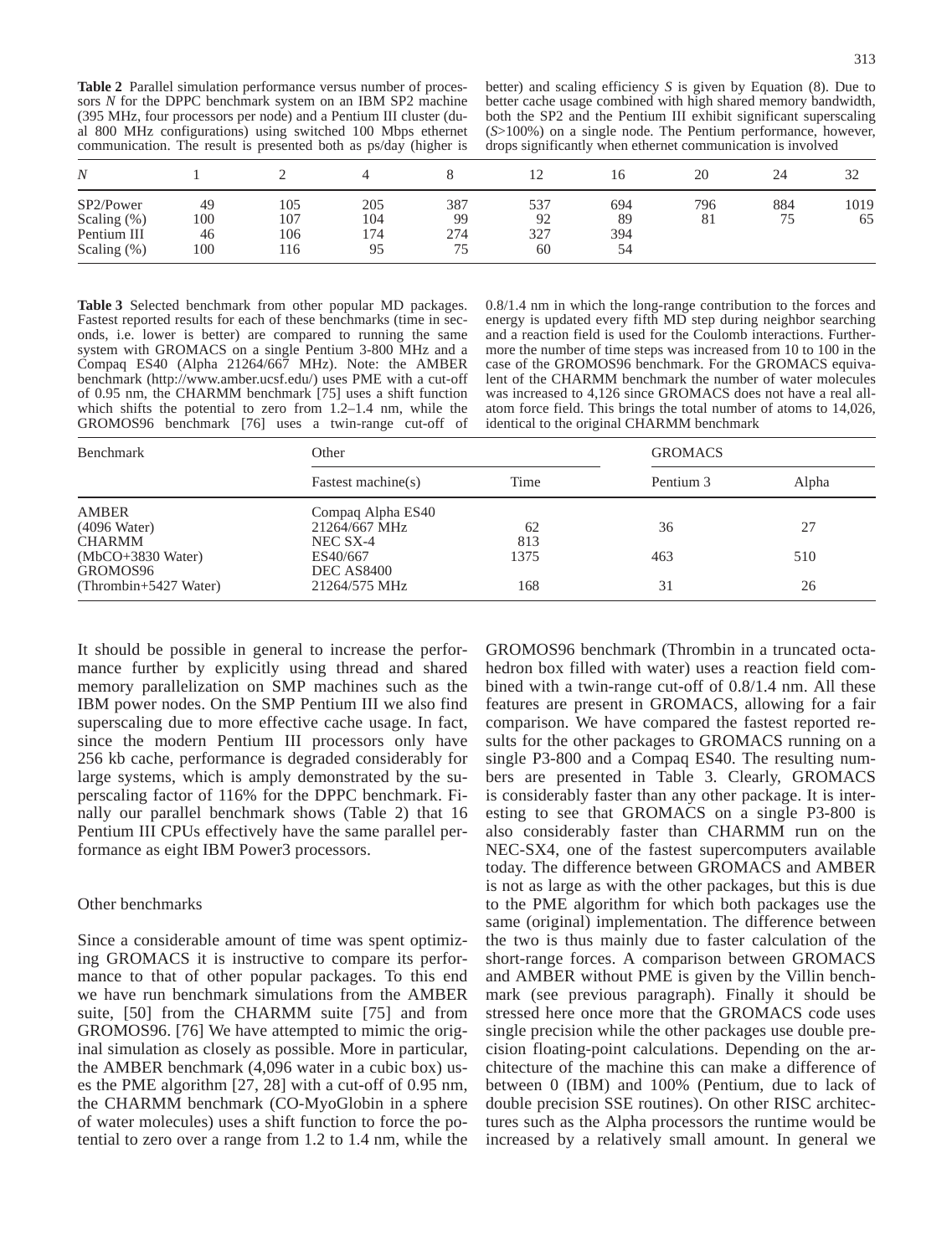# Conclusions and future development

Amidst the general molecular simulation packages available to researchers, we believe GROMACS stands out for a number of reasons. First, the code is extremely well tuned for the most common hardware in modern workstations, especially AMD Athlon/Duron and Intel Pentium III/IV processors, which also are common in modern Linux clusters. This, in combination with advanced algorithmic optimizations, makes it very hard to beat the GROMACS code performance-wise. Second, the package provides a broad range of options for molecular simulations, several of which make it possible to extend simulations much further using longer time steps and removal of fast degrees of freedom. There is also a wealth of analysis tools, and innovative features like hardwareindependent and precision-independent trajectory formats. Third, the code is not merely free, but distributed under the GNU General Public License (GPL). This means any user is free to redistribute it, although we strongly suggest modifications are communicated back to the GROMACS authors for inclusion in the official distribution, in order to guarantee the scientific integrity of the software.

Several new features are planned for future GROMACS versions. A hybrid quantum mechanics/ molecular mechanics (QM/MM) interface between GROMACS and the quantum chemistry package GAMESS-UK [77] is being developed that will allow the user to partition a system into a QM and MM region. This will provide a possibility to study bond-breaking and bond-forming processes in the QM region by solving the electronic Schrödinger equation. The MM region, which only influences the reaction via electrostatic interactions, is treated by conventional force-field methods. The main features of our hybrid will include geometry optimization, intrinsic reaction coordinate calculation, and transition-state optimization. A prominent application of the methodology is the elucidation of enzymatic reaction pathways. Other development efforts include a twin-level parallelization setup, using explicit multithreading inside each node and MPI to communicate between nodes. This will make both intra-node and internode parallelization on SMP machines (including the ones used in the benchmarks, Table 2) more efficient, because fewer, but larger, chunks of data are communicated between the nodes. Furthermore a new self-descriptive file format based on XML (extensible markup language) is planned. The most recent version of the official GROMACS distribution and additional on-line resources can be found on the project homepage http://www.gromacs.org/, hosted by the Department of Biophysical Chemistry, University of Groningen.

**Acknowledgements** We thank Gerrit Groenhof for a sneak preview of the QM/MM interface code that is currently under construction. Maija Lahtela-Kakkonen and the Center for Scientific Computing, Espoo, Finland are gratefully acknowledged for providing access to their IBM SP2 for benchmarking. Frans van Hoesel is acknowledged for creating and implementing the portable compressed trajectory format. Finally, we acknowledge stimulating discussions with Herman Berendsen and Alan Mark.

# Appendix A. Additional package features

GROMACS implements a wide range of algorithms from molecular dynamics and related areas. Apart from the general architecture and methods discussed before, some of the most prominent features are:

- Support for Reaction field [55] potentials that can be applied to liquid systems, and the generalized reaction field (GRF) approach due to Tironi et al. [78] (note that this is different from the GRF of Alper and Levy), [79] which can be used for ionic systems. There is no torque due to a reaction field included in the software. [80]
- A force shifting algorithm that changes energies and forces to approach zero smoothly at the cut-off radius, [56] as well as a switch function, [1] in which the energy goes to zero smoothly, but not the forces. GROMACS can also apply analytic corrections to either energy or both energy and pressure for dispersion interactions beyond the cut-off. [81]
- Energy minimization using either steepest descent or conjugate gradients algorithms.
- Support for determining the potential of mean force when pulling a molecule (e.g. a lipid out of a membrane). [82] With this code it is possible to simulate atomic force microscopy experiments.
- NMR refinement based on time average distance restraints [83, 84] and ensemble averaged distance restraints. [85, 86]
- X-ray interaction with matter can be simulated to model the effects of radiation damage on a sample. [87]
- Shell molecular dynamics [88] introduces shell particles on nuclei or other sites in a molecule to represent the electronic degrees of freedom [49, 89] and hence accounts for polarizability in the simulation. The shell particles positions can be optimized at each time step using a steepest descent energy minimization.
- Dummy or virtual particles can be used, either to extend a model like in TIP4P [45] or TIP5P [46] water, or to remove rapid oscillations with small amplitude and hence allow for increased time steps. [33] Construction of dummy positions from constituting atoms and distribution of forces to constituting atoms is done according to Reference [21]
- Extended sampling techniques [90, 91] based on eigenvectors from essential dynamics or normal modes from normal mode analysis. The input files necessary for this type of simulation can be prepared with the WhatIF [92] software.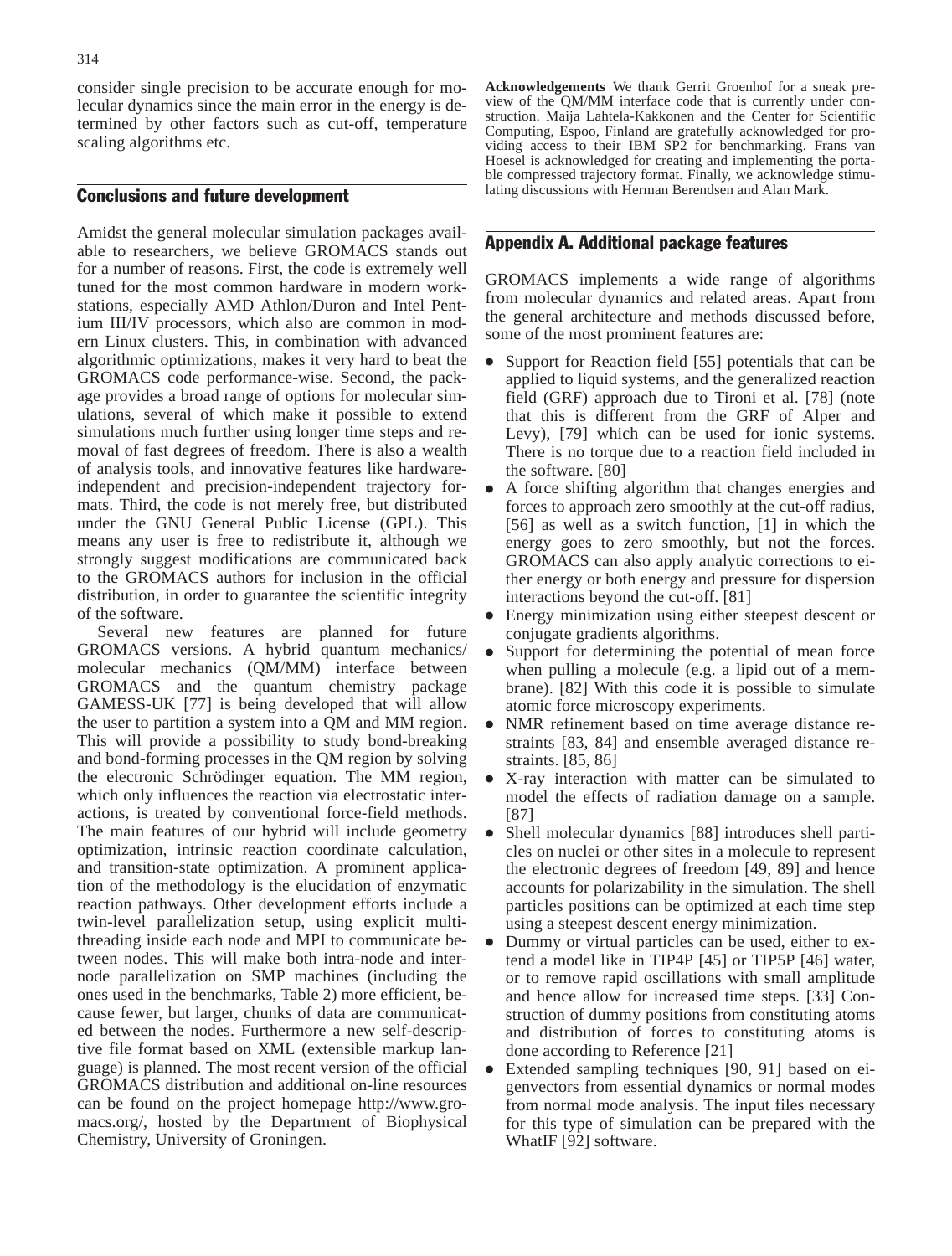- Non-equilibrium molecular dynamics options, including accelerations on arbitrary groups of atoms and electric fields.
- Non-equilibrium methods for determining the shear viscosity of liquids. A cosine-shaped velocity profile is generated using a cosine-shaped acceleration profile. The viscosity can then be calculated from the ratio of the two amplitudes.
- Automated force field optimization using general coupling theory. [93, 94] This has been applied successfully to optimizations of parameters for novel water models. [47, 49]

# Appendix B. Analysis tools

A large number of complete programs with extensive options to perform common trajectory analyses are distributed with the GROMACS package. Most of these analyses can be performed either on default, or user defined atom selections. Advanced atom selections can be stored in a so-called index file, which in turn is generated by an interactive program (make\_ndx). This approach yields a very flexible way of analyzing trajectories. The analysis tasks automated in this way include, among others:

- Detailed analysis of energy components, including interactions between user defined groups of atoms. Fluctuations and drift are automatically calculated. The reported statistics is not calculated from the data points stored in the energy file, but as the true values based on all the simulation time steps.
- Mean square displacement of groups of atoms and velocity autocorrelation functions that can be used to determine diffusion coefficients. [81]
- Transverse current autocorrelation functions to determine the shear viscosity from an equilibrium simulation.
- Root mean square deviations between a reference structure and a trajectory, or a complete RMSD matrix of a trajectory against itself or against another trajectory.
- Dielectric analysis to calculate dielectric constants and Kirkwood factors [95] and Cole–Cole plots.
- Radial distribution functions.
- Analysis of the orientation of solvent molecules around solutes.
- Hydrogen bond analysis based on geometric criteria.
- Analysis of formation and breaking of salt bridges.
- Protein secondary structure can be analyzed using a GROMACS front-end to the dictionary of secondary structure in proteins (DSSP) [96] program. Pretty (PostScript) plots of the secondary structure as a function of time can be made.
- Solvent accessible surface of macromolecules can be computed from trajectories or structures using the algorithms of Eisenhaber et al. [97]
- Chemical shifts can be computed based on  $\Phi/\Psi$  angles [98] or protein conformations. [99]
- Relaxation times for molecular motions can be calculated in a form directly comparable to NMR results. [47]
- Order parameters for lipid carbon tails. [100, 101]
- Density profiles, either along a box axis which is useful for interface studies, [102, 103] or radial for systems like a micel. [104]
- Analysis of a bundle of axes: the distance of the axes to the center and two different tilt angles. This is especially useful for transmembrane helices.
- Ramachandran plots. [105] A time dependent Ramachandran plot can be visualized with an X program that displays the Ramachandran plot for all frames in a molecular dynamics trajectory as a function of time.
- A special program to study all dihedral angles in proteins, as well as a more general tool for angle and dihedral analysis.
- Analysis of bond length distributions.
- A clustering program to combine similar conformations of a molecule, with support for several different algorithms. [106, 107]
- The radius of gyration of arbitrary sets of atoms can be computed, and a principal component analysis of the moment of inertia applied to make the result independent of the orientation.
- Positional root mean square fluctuations that can be converted to B-factors.

## **References**

- 1. van Gunsteren WF, Berendsen HJC, Biomos BV (1987) Gromos-87 manual. Nijenborgh 4, 9747 AG Groningen, The Netherlands
- 2. Askew CR, Carpenter DB, Chalker JT, Hey AJG, Nicole DA (1986) Comput Phys Commun 42:21–26
- 3. Raine ARC, Fincham D, Smith W (1989) Comput Phys Commun 55:13–30
- 4. Bekker H, Berendsen HJC, Dijkstra EJ, Achterop S, van Drunen R, van der Spoel D, Sijbers A, Keegstra H, Reitsma B, Renardus MKR (1993) In: de Groot RA, Nadrchal J (eds) Physics computing 92. World Scientific, Singapore, pp 252–256
- 5. Berendsen HJC, van der Spoel D, van Drunen R (1995) Comput Phys Commun 91:43–56
- 6. van der Spoel D, Berendsen HJC (1994) In: van der Steen A. (ed) Aspects of computational science. National Computing Facilities Foundation: P.O. Box 93120, 2509 AC Den Haag, The Netherlands
- 7. Frigo M, Johnson SG (1998) In: ICASSP Conference Proceedings, Vol 3, Seattle, pp 1381–1384
- 8. Frigo M (1999) ACM SIGPLAN NOTICES 34:169–180
- 9. van der Spoel D, van Buuren AR, Apol E, Meulenhoff PJ, Tieleman DP, Sijbers ALTM, Hess B, Feenstra KA, Lindahl E, van Drunen R, Berendsen HJC (2001) Gromacs User Manual version 3.0. Nijenborgh 4, 9747 AG Groningen, The Netherlands Internet: http://www.gromacs.org
- 10. Bekker H, Berendsen HJC, Dijkstra EJ, Achterop S, van Drunen R, van der Spoel D, Sijbers A, Keegstra H, Reitsma B, Renardus MKR (1993) In: de Groot RA, Nadrchal J (eds) Physics computing 92. World Scientific, Singapore, pp 257–261
- 11. Bekker H, Dijkstra EJ, Renardus MKR, Berendsen HJC (1995) Mol Simul 14:137–152
- 12. Verlet L (1967) Phys Rev 159:98–103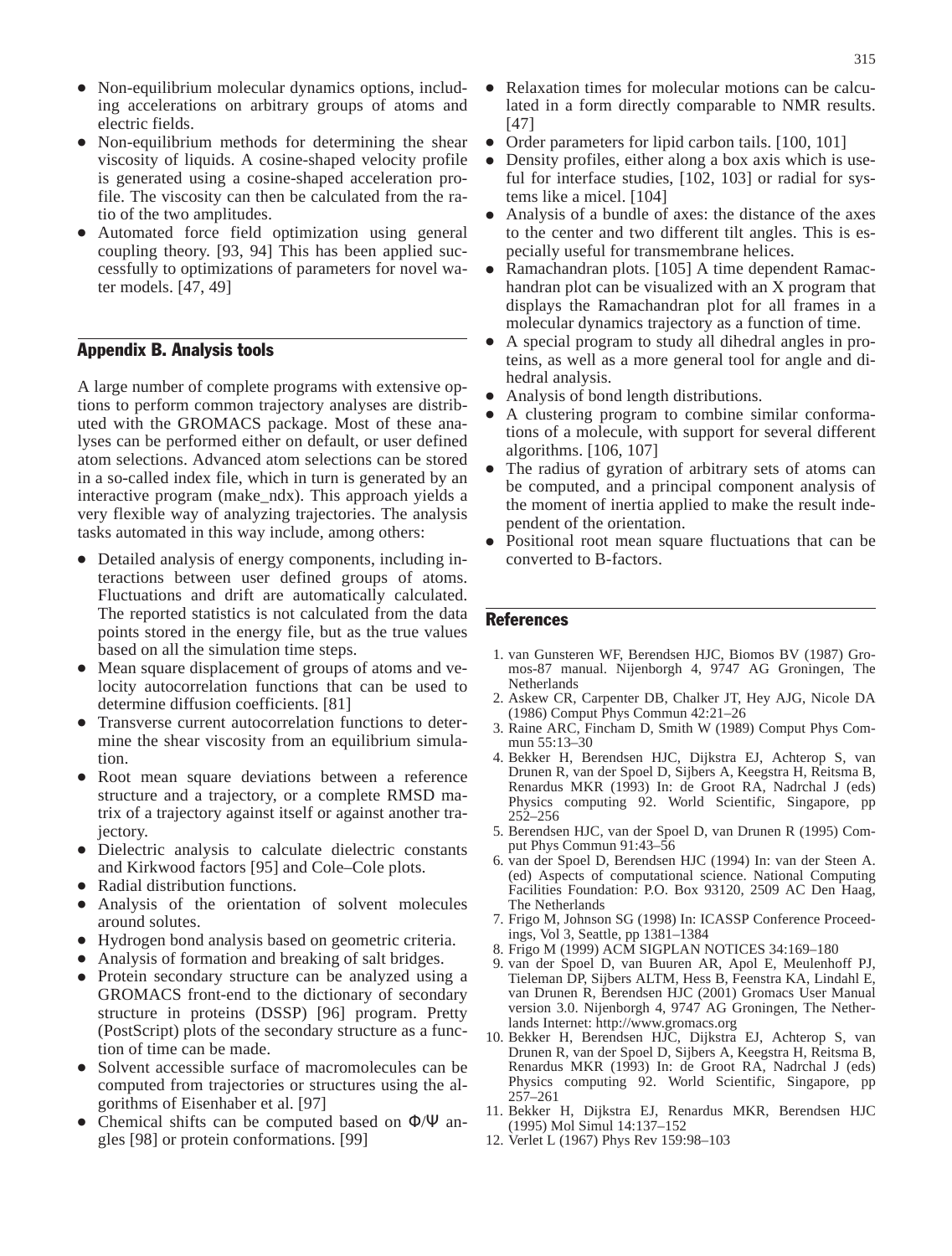- 13. Press WH, Teukolsky SA, Vetterling WT, Flannery BP (1992) Numerical recipes in C. Cambridge University Press, Cambridge
- 14. AMD (2000) 3DNow! technology manual. Advanced Micro Devices.
- 15. Intel (1999) Intel architecture software developer's manual, Vol. 2. Instruction set reference. Intel Corporation
- 16. Humphrey W, Dalke A, Schulten K (1996) J Mol Graph 14:33–38
- 17. Laaksonen L (2001) gOpenMol, Version 2.0. Center for scientific computing, Espoo, Finland http://www.csc.fi/~laaksone/ gopenmol/gopenmol.html
- 18. Grace Development Team (2001) Grace 5.1.3. http://plasmagate.weizmann.ac.il/Grace
- 19. van Gunsteren WF, Berendsen HJC (1988) Mol Simul 1:173– 185
- 20. Berendsen HJC, van Gunsteren WF (1986) In: Ciccotti G, Hoover WG (eds) Molecular-dynamics simulation of statistical-mechanical systems. North-Holland, Amsterdam, pp 43–65
- 21. Berendsen HJC, Postma JPM, DiNola A, Haak JR (1984) J Chem Phys 81:3684–3690
- 22. Parinello M, Rahman A (1981) J Appl Phys 52:7182–7190
- 23. Nosé S, Klein ML (1983) Mol Phys 50:1055–1076
- 24. Nosé S (1984) Mol Phys 52:255–268
- 25. Hoover WG (1985) Phys Rev A 31:1695–1697
- 26. Hockney RW, Eastwood JW (1981) Computer simulation using particles. McGraw-Hill, New York
- 27. Darden T, York D, Pedersen L (1993) J Chem Phys 98: 10089–10092
- 28. Essman U, Perera L, Berkowitz ML, Darden T, Lee H, Pedersen LG (1995) J Chem Phys 103:8577–8592
- 29. Ewald PP (1921) Ann Phys 64:253–287
- 30. Ryckaert JP, Ciccotti G, Berendsen HJC (1977) J Comput Phys 23:327–341
- 31. Barth E, Kuczera K, Leimkuhler B, Skeel D (1996) J Comput Chem 16:1192–1209
- 32. Hess B, Bekker H, Berendsen HJC, Fraaije JGEM (1997) J Comput Chem 18:1463–1472
- 33. Feenstra KA, Hess B, Berendsen HJC (1999) J Comput Chem 20:786–798
- 34. Miyamoto S, Kollman PA (1992) J Comput Chem 13:952–962
- 35. Kirkwood JG (1935) J Chem Phys 3:300
- 36. Beutler TC, Mark AE, van Schaik RC, Gerber PR, van Gunsteren WF (1994) Chem Phys Lett 222:529–539
- 37. van Gunsteren WF, Billeter SR, Eising AA, Hünenberger PH, Krüger P, Mark AE, Scott WRP.; Tironi IG (1996) Biomolecular simulation: the GROMOS96 manual and user guide. Hochschulverlag AG an der ETH Zürich, Zürich, Switzerland
- 38. Scott WRP, Hünenberger PH, Tironi IG, Mark AE, Billeter SR, Fennen J, Torda AE, Huber T, Kruger P, van Gunsteren WF (1999) J Phys Chem A 103:3596–3607
- 39. Jorgensen WL, Tirado-Rives J (1988) J Am Chem Soc 110:1657–1666
- 40. van der Spoel D, van Buuren AR, Tieleman DP, Berendsen HJC (1996) J Biomol NMR 8:229–238
- 41. Tieleman DP, Berendsen HJC (1996) J Chem Phys 105: 4871–4880
- 42. Berger O, Edholm O, Jähnig F (1997) Biophys J 72:2002– 2013
- 43. Berendsen HJC, Postma JPM, van Gunsteren WF, Hermans J (1981) In: Pullman B (ed) Intermolecular forces. Reidel, Dordrecht, pp 331–342
- 44. Berendsen HJC, Grigera JR, Straatsma TP (1987) J Phys Chem 91:6269–6271
- 45. Jorgensen WL, Chandrasekhar J, Madura JD, Impey RW, Klein ML (1983) J Chem Phys 79:926–935
- 46. Mahoney MW, Jorgensen WL (2000) J Chem Phys 112:8910– 8922
- 47. van der Spoel D, van Maaren PJ, Berendsen HJC (1998) J Chem Phys 108:10220–10230
- 48. de Leeuw NH, Parker SC (1998) Phys Rev B 58:13901–13908
- 49. van Maaren PJ, van der Spoel D (2001) J Phys Chem B 105: 2618–2626
- 50. Weiner SJ, Kollman PA, Nguyen DT, Case DA (1986) J Comput Chem 7:230–252
- 51. Cornell WD, Cieplak P, Bayly CI, Gould IR, Merz Jr KM, Ferguson DM, Spellmeyer DC, Fox T, Caldwell JW, Kollman PA (1995) J Am Chem Soc 117:5179–5197
- 52. Morse PM (1929) Phys Rev 34:57–64
- 53. Ryckaert J, Bellemans A (1975) Chem Phys Lett 30:123–125
- 54. Watts RO (1974) Mol Phys 28:1069–1083
- 55. Neumann M, Steinhauser O (1980) Mol Phys 39:437–454
- 56. Berendsen HJC (1993) In: van Gunsteren WF, Weiner PK, Wilkinson AJ (eds) Computer simulation of biomolecular systems. ESCOM, Leiden, pp 161–181
- 57. van der Spoel D, van Buuren AR, Apol E, Meulenhoff PJ, Tieleman DP, Sijbers ALTM, Hess B, Feenstra KA, van Drunen R, Berendsen HJC (1999) Gromacs User Manual version 2.0. Nijenborgh 4, 9747 AG Groningen, The Netherlands. Internet: http://www.gromacs.org
- 58. Gõ N, Noguti T, Nishikawa T (1983) Proc Natl Acad Sci USA 80:3696–3700
- 59. Brooks B, Karplus M (1983) Proc Natl Acad Sci USA 80: 6571–6575
- 60. Levitt M, Sander C, Stern PS (1983) Proc Natl Acad Sci USA 10:181–199
- 61. Garcia AE (1992) Phys Rev Lett 68:2696–2699
- 62. Amadei A, Linssen ABM, Berendsen HJC (1993) Proteins: Struct Funct Gen 17:412–425
- 63. van der Spoel D, de Groot BL, Hayward S, Berendsen HJC, Vogel H J (1996) Protein Sci 5:2044–2053
- 64. de Groot BL, Hayward S, van Aalten DMF, Amadei A, Berendsen HJC (1998) Proteins: Struct Funct Gen 31:116–127
- 65. de Groot BL, van Aalten DMF, Scheek RM, Amadei A, Vriend G, Berendsen HJC (1997) Proteins: Struct Funct Gen 29:240–251
- 66. de Groot BL, Vriend G, Berendsen HJC (1999) J Mol Biol 286:1241–1249
- 67. McKnight CJ, Matsudaira PT, Kim PS (1997) Nature Struct Biol 4:180–184
- 68. Duan Y, Kollman PA (1998) Science 282:740–744
- 69. Weaver LH, Matthews BW (1987) J Mol Biol 193:189
- 70. Lindahl E, Edholm O (2000) J Chem Phys 113:3882–3893
- 71. Lindahl E, Edholm O (2000) Biophys J 79:426–433
- 72. Toxvaerd S (1990) J Chem Phys 93:4290–4295
- 73. Pant PK, Han J, Smith GD, Boyd RH (1993) J Chem Phys 99: 597–604
- 74. Rives JT, Jorgensen WL (1996) J Comput Chem 17:1385–1386
- 75. Brooks BR, Hodoscek MC (1992) Des Autom News 7:16–22
- 76. Bonvin AMJJ, Mark AE, van Gunsteren WF (2000) Comput Phys Commun 128:550–557
- 77. Gamess-UK is a package of ab initio programs written by M.F. Guest, J.H. van Lenthe, J. Kendrick, K. Schoeffel, P. Sherwood, and R.J. Harrison, with contributions from R.D. Amos, R.J. Buenker, M. Dupuis, N.C. Handy, I.H. Hillier, P.J. Knowles, V. Bonacic-Koutecky, W. von Niessen, A.P. Rendell, V.R. Saunders, and A. Stone. The package is derived from the original gamess code due to M. Dupuis, D. Spangler and J. Wendoloski, NRCC software catalog, Vol. 1, Program No. QG01 (GAMESS), 1980.
- 78. Tironi IG, Sperb R, Smith PE, van Gunsteren WF (1995) J Chem Phys 102:5451–5459
- 79. Alper H, Levy RM (1993) J Chem Phys 99:9847–9852
- 80. Roberts JE, Woodman BL, Schnitker J (1996) Mol Phys 88: 1089–1108
- 81. Allen MP, Tildesley DJ (1987) Computer simulations of liquids. Oxford Science Publications, Oxford
- 82. Marrink SJ, Bergera O, Tieleman DP, Jähnig F (1998) Biophys J 74:931–943
- 83. Torda AE, Scheek RM, van Gunsteren WF (1989) Chem Phys Lett 157:289–294
- 84. Torda AE, Scheek RM, van Gunsteren WF (1990) J Mol Biol 214:223–235